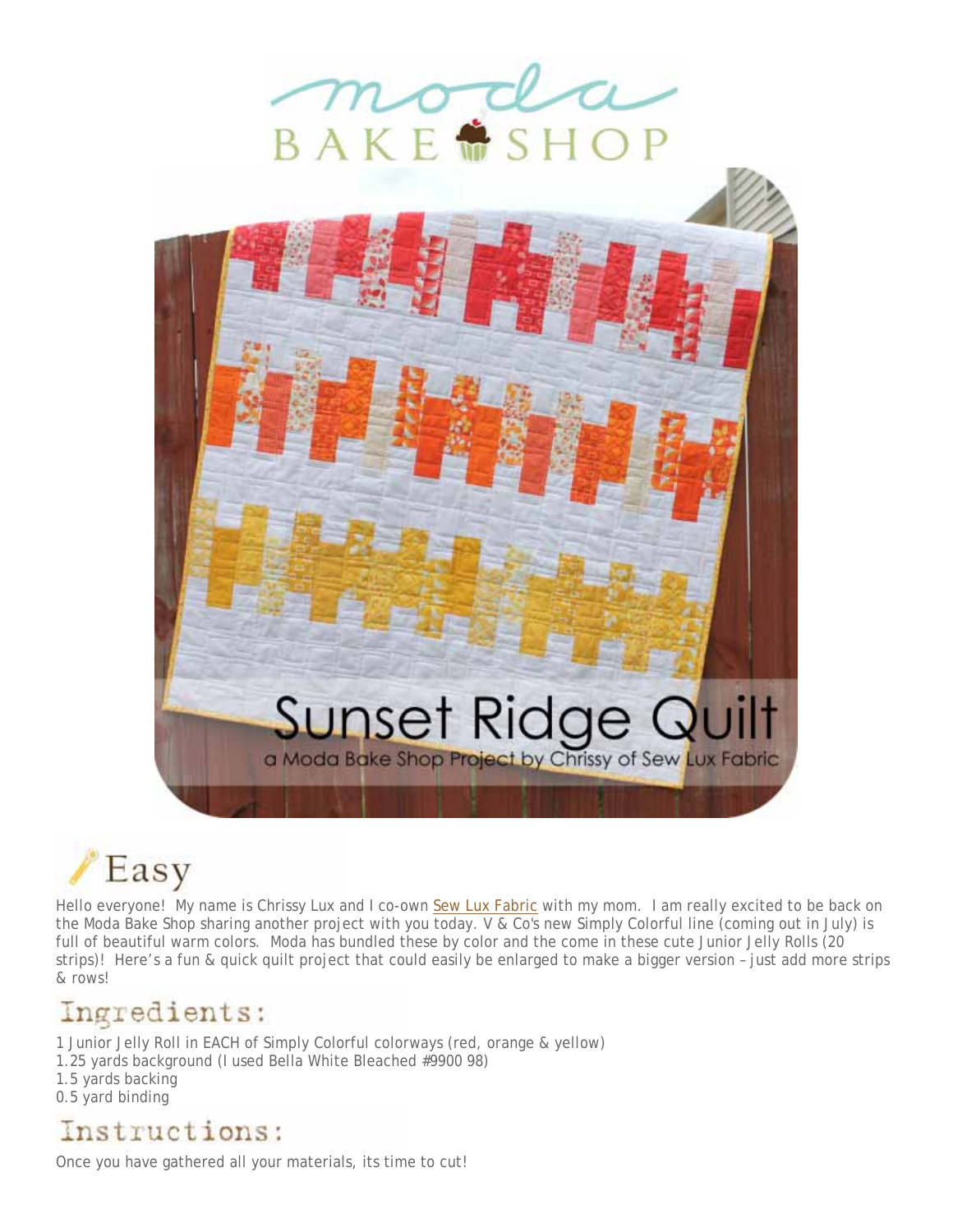From your Jelly Roll strips: Cut sixty (60) 2.5" x 6.5" rectangles. (I cut two from each print in red, orange, and yellow.) From your background: Cut two (2) 4.5" x WOF strips Cut two (2) 8.5" x WOF strips Cut four (4) 2.5" x WOF strips. Subcut the 2.5" wide background strips into 2.5" squares. You'll need 60 squares.



Let's sew it together! (Sew right sides together and use a 1/4".) Step 1: Sew a 2.5" background square to one end of each 2.5" x 6.5" print rectangle. Chain piecing makes this go quick!



Press each unit toward print fabric.



6/3/2015 Original Recipe can be found at www.modabakeshop.com Recipes are sometimes altered to correct errors. Please ensure that you have downloaded the most recent Printer Friendly Version before starting your project. If you find a mistake in this pattern, please contact modabakeshop@unitednotions.com. This is an original pattern not intended for sale.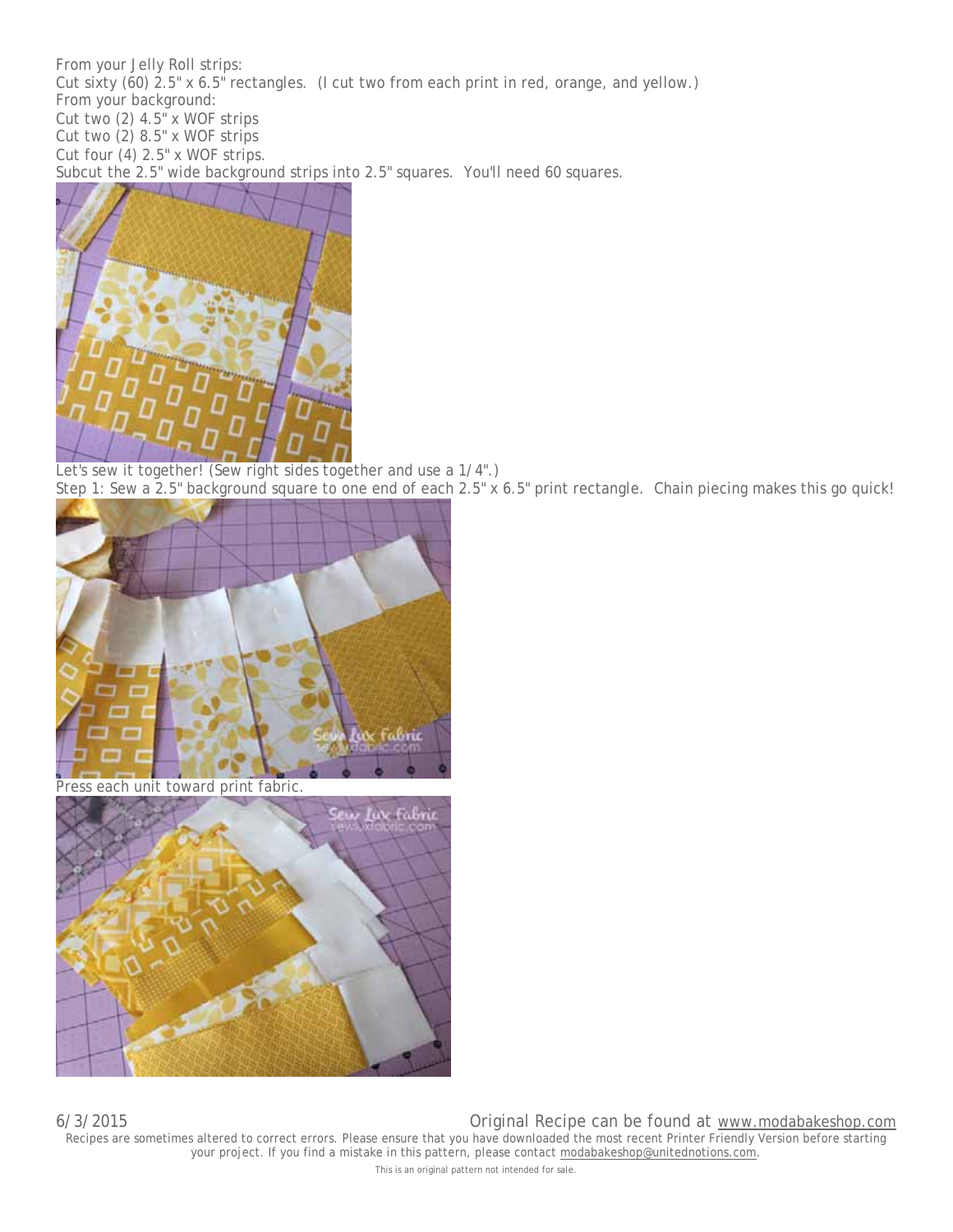Step 2: Sew twenty pieced rectangles together joining the long sides and alternating them as shown to make a row. Press all seams in one direction.



Repeat steps 1 and two to make three rows.



 Step 3: Assemble the quilt! Your rows should measure 40.5" wide. Trim your 4.5" and 8.5" wide background strips to 40.5" long. Sew a 4.5" wide strip on the top and the bottom sides of row two. Press toward the background strip. Then add row one and row three to the top and bottom of the center unit. Finally, add the 8.5" wide strips to the top and bottom to complete the top.



Step 4: Baste and quilt as desired. I glue basted and quilted in a fun square pattern.

6/3/2015 Original Recipe can be found at www.modabakeshop.com Recipes are sometimes altered to correct errors. Please ensure that you have downloaded the most recent Printer Friendly Version before starting your project. If you find a mistake in this pattern, please contact modabakeshop@unitednotions.com.